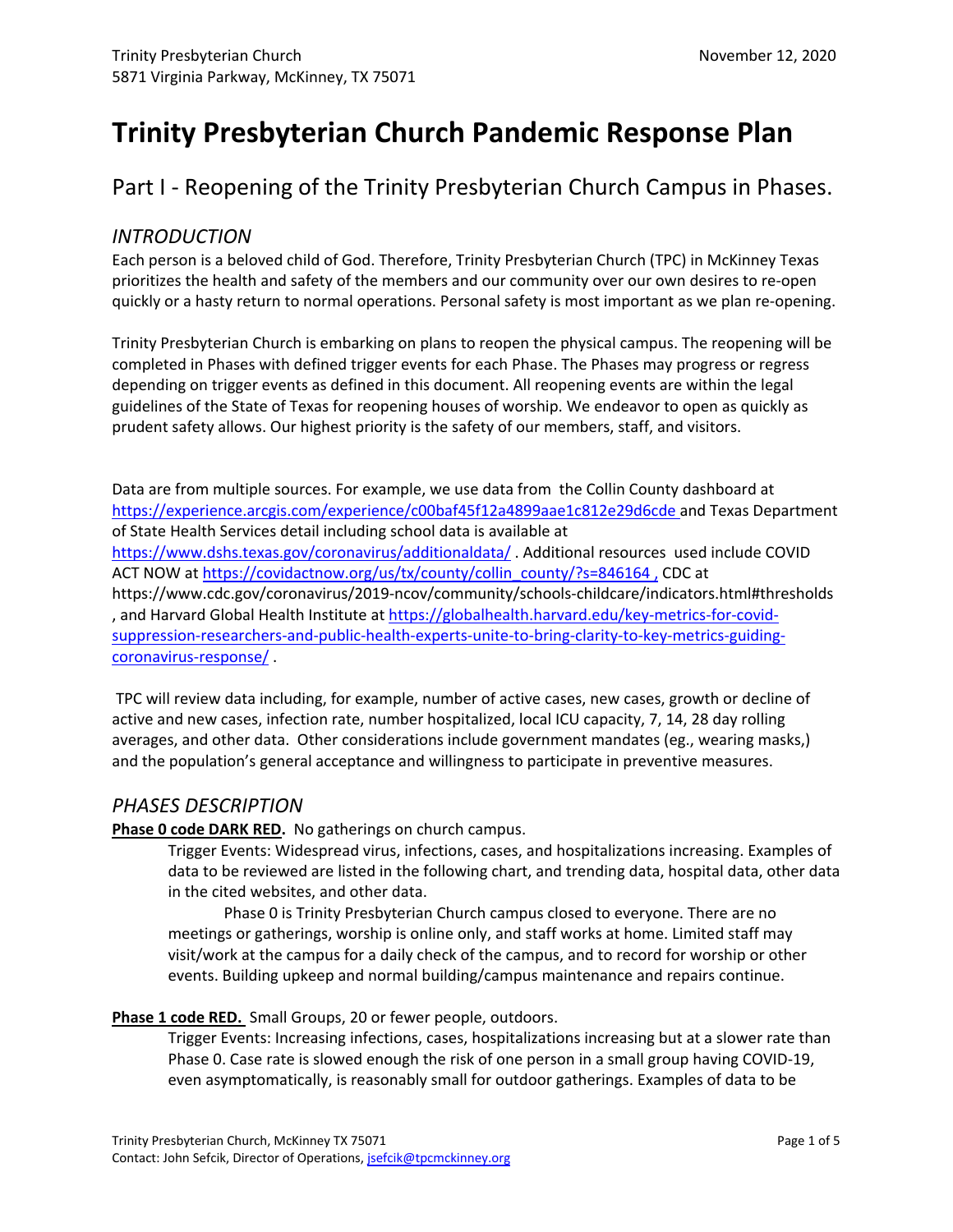reviewed are listed in the following chart, and trending data, hospital data, other data in the cited websites, and other data.

In Phase 1, small groups can meet in designated outdoor spaces such as the Celebration Garden, the South Entranceway, the East Side parking lot under the live oak tree, and the West Side parking lot.

Special Events such as Memorial Services, Weddings, and other Special Events may be held in designated outdoor spaces subject to the Guidelines for Group Gatherings, and must be approved in advance by Session. Worship may be held outdoors so long as sign-in and temperature check process is followed, distancing is increased to 10 feet from others, and other COVID-19 protocols are followed such as masks required at all times, use of hand sanitizers, and other protocols.

#### Phase 2 code ORANGE. Large Groups, more than 20 people, outdoors.

Trigger Events: Case rate is sufficiently low to believe there is a small risk of a COVID-19 positive individual attending, testing rates and availability is good, and contact tracing is performed in the event of a positive case. Examples of data to be reviewed are listed in the following chart, and trending data, hospital data, other data in the cited websites, and other data.

In Phase 2, large groups/worship can meet in designated outdoor spaces. Special Events may be held in designated outdoor spaces subject to the Guidelines for Group Gatherings.

#### **Phase 3 code YELLOW.** Small Groups, 20 or fewer people, indoors in large areas.

Trigger Events: Case rate indicates a low risk of a COVID19 positive individual present. Examples of data to be reviewed are listed in the following chart, and trending data, hospital data, other data in the cited websites, and other data.

In Phase 3 the indoor sections of the campus are open, outdoor sections continue to be open. Indoor sections open initially will be large areas with good ventilation such as the Chapel, Joplin Hall, Loft, and the Great Hall. Later, smaller indoor spaces will be available.

#### Phase 4 code GREEN. Large groups, more than 20 people, indoors.

Trigger Events: Case rate indicates a very low risk of a COVID-19 positive individual attending, testing is sufficient in scope and availability, and contact tracing is available. Examples of data to be reviewed are listed in the following chart, and trending data, hospital data, other data in the cited websites, and other data.

In Phase 4, Worship, committee meetings, educational activities are allowed, limited childcare may be available. Outside rental groups may use the campus based on availability; examples are McRats, MOPS, and volleyball and basketball teams, and other rental groups.

| <b>Determining</b><br><b>Factors</b>   | Phase 0                                                                                           | Phase 1                                                                                                         | <b>Phase 2</b>                                                                                               | <b>Phase 3</b>                                                                                         | Phase 4                                                                                         |
|----------------------------------------|---------------------------------------------------------------------------------------------------|-----------------------------------------------------------------------------------------------------------------|--------------------------------------------------------------------------------------------------------------|--------------------------------------------------------------------------------------------------------|-------------------------------------------------------------------------------------------------|
| <b>Active Cases</b>                    | >1500 active<br>cases                                                                             | <1500 active<br>cases                                                                                           | <1300 active<br>cases                                                                                        | <1000 active<br>cases                                                                                  | <800 active<br>cases                                                                            |
| <b>Daily New Cases</b>                 | >175 new cases                                                                                    | <175 new cases                                                                                                  | <120 new cases                                                                                               | <80 new cases                                                                                          | <50 new cases                                                                                   |
| <b>Infection Rate</b>                  | >1.2                                                                                              | < 1.0                                                                                                           | < 0.9                                                                                                        | < 0.9                                                                                                  | < 0.8                                                                                           |
| <b>Situation</b><br><b>Description</b> | COVID-19 risk is<br>too high to<br>reasonably allow<br>even small<br>groups to gather<br>outside. | <b>COVID-19 risk is</b><br>slowed, the risk<br>of an individual in<br>a small group<br>having COVID-19,<br>even | <b>COVID-19risk is</b><br>sufficiently low<br>to believe there<br>is small risk of a<br>COVID-19<br>positive | COVID-19 risk is<br>low of a COVID-<br>19positive or<br>asymptomatic<br>individual<br>present, testing | COVID-19 risk is<br>very low for a<br><b>COVID-19 -</b><br>positive<br>individual<br>attending. |

#### *Examples of data used in Phase determination. Add CDC criteria*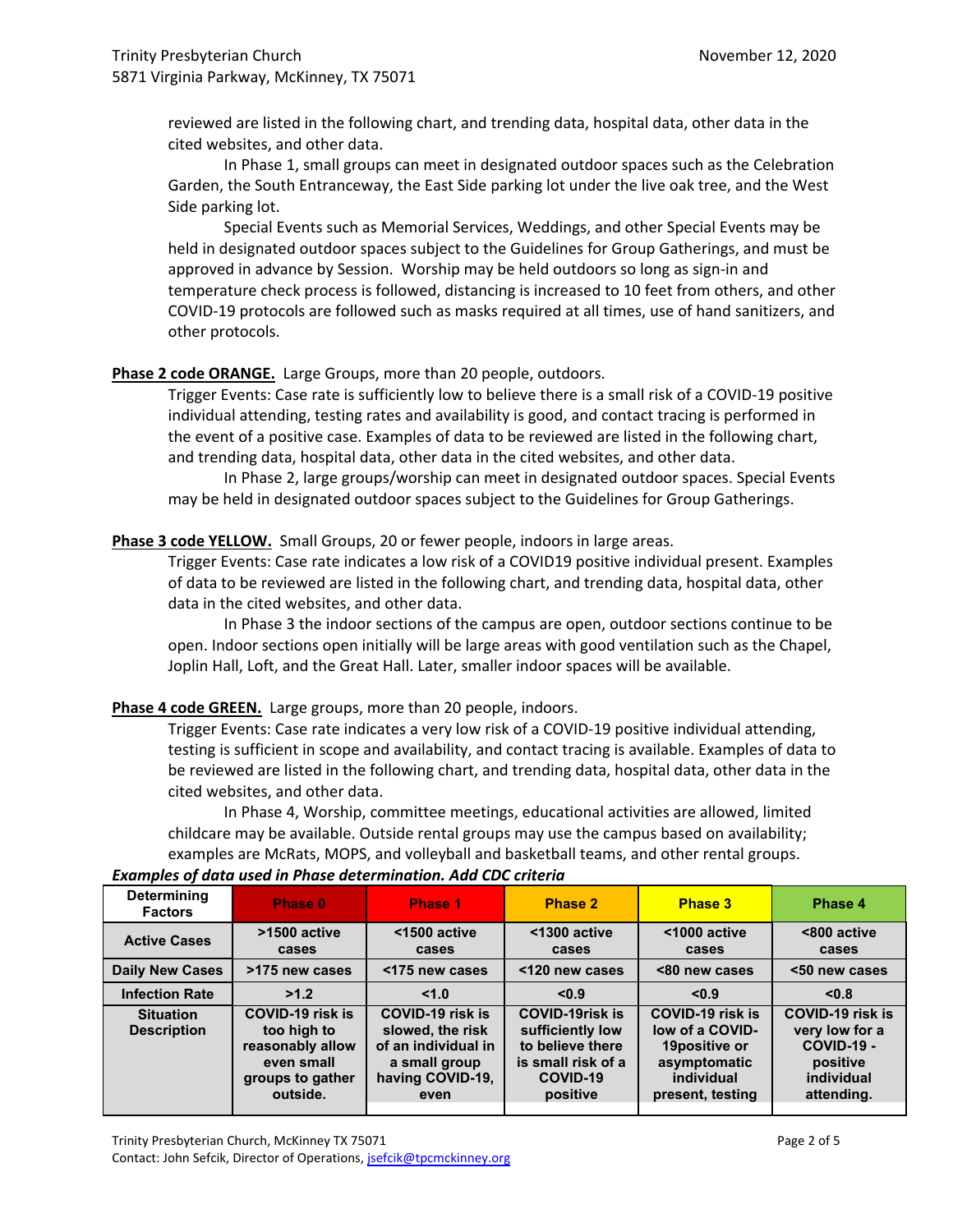|  | asymptomatically<br>, is reasonably<br>small for outdoor<br>gatherings. | individual<br>attending,<br>testing is<br>available,<br>contact tracing<br>is in place. | is readily<br>available,<br>contact tracing<br>is in place. | <b>Testing is widely</b><br>available,<br>contact tracing<br>is in place. Add<br>vaccine-driven<br>issues – rollout.<br>acceptance, etc.<br>P4 TBD in 2021. |  |
|--|-------------------------------------------------------------------------|-----------------------------------------------------------------------------------------|-------------------------------------------------------------|-------------------------------------------------------------------------------------------------------------------------------------------------------------|--|
|--|-------------------------------------------------------------------------|-----------------------------------------------------------------------------------------|-------------------------------------------------------------|-------------------------------------------------------------------------------------------------------------------------------------------------------------|--|

## *GUIDELINES FOR SAFE GATHERINGS*

Group Gathering Guidelines for Trinity Presbyterian Church sponsored events.

- 1. Small group is defined as church small gatherings of fewer than 20 people. Examples:
	- a. A small group of isolated, single seniors.
	- b. Sunday School, Disciples, Senior yoga, or book study classes fewer than 20 persons.
- 2. Large group is defined as church gatherings of more than 20 people.
- 3. Designated spots for each person will be marked in advance where possible. Each person must keep at least 6 feet separation from all other people before, during, and after the gathering.
- 4. Face masks must be worn at all times by any person two (2) years of age and older while on church campus or at any off-campus church event.
- 5. Latex or other type of hand coverings are optional.
- 6. Bathroom availability will be determined and assigned when scheduling the event. Some Phases or events may not include bathroom availability.
- 7. Group gatherings are allowed outdoors or indoors depending on the Phase.
	- a. Group Leader MUST reserve an area in advance with Pam Castilla, Facilities Scheduler at pcastilla@tpcmckinney.org :
		- i. If outdoor only, outdoor areas include Celebration Garden, South Entranceway and lawn, West Side parking lot, Brick paved deck south of office doors, Southwest corner by cell tower, Southeast corner by Good Earth Garden.
		- ii.In outdoor areas, you are encouraged to bring your own chair if you desire.
		- iii. If indoor is allowed and preferred, and the Phase permits, please provide an accurate expected count so the room can be sized appropriately for your needs.
	- b. Outdoor areas may be marked with six-foot separations. Whether six-foot separations are marked or not marked, six-foot separations are minimum and must be maintained for the duration of the event.
	- c. Please be aware of the expected outdoor temperature at the time of your meeting. Some outdoor areas have more shade than others.
- 8. Pre-sanitized chairs will be available. Some outdoor areas may have folding chairs leaning against the building. A sanitizing kit will be available. A sanitizing kit will include hand sanitizer, sanitizing wipes or spray and paper towels, tape, a thermometer, and other items as appropriate.
- 9. Group leader responsibilities for on or off-site events/activities:
	- a. Make a reservation by sending an email to Pam Castilla, Facilities Scheduler at pcastilla@tpcmckinney.org
	- b. Agree to the Group Leader Responsibilities (see Appendix A).
	- c. Advise your group of the date, time, and location of the gathering. A Realm Event can be created for meeting notices.
	- d. Arrange with front office for supplies and Sign-In Sheet (see Appendix B).
	- e. Be at the site a few minutes early to ensure you have needed items.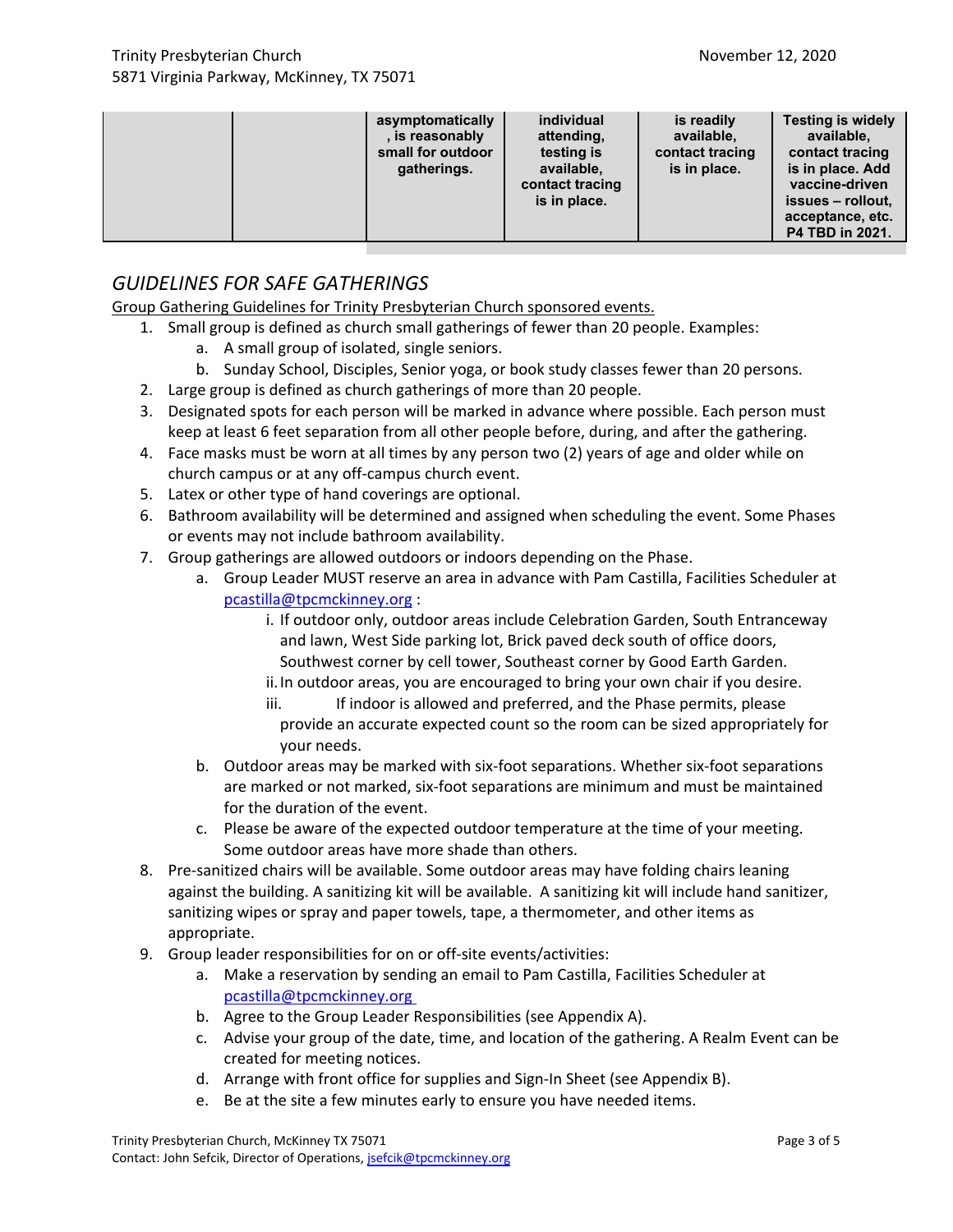- f. Use the Sign-In Sheet to record the event and screen attendees by requiring each attendee to certify they have no COVID-19 symptoms. This is also the attendance sheet which will be used for contact tracing. Everyone must sign and certify.
- g. Ensure temperature check completed for each attendee. Any attendee with a temperature of 100°F or greater will not be allowed entry.
- h. Ensure compliance with six feet separation and face mask requirements.
- i. Before leaving, turn in Sign-In Sheet and sanitize surfaces touched such as chairs.
- j. Replace sanitizing kit, chairs, and other items where they were found.
- k. Turn in or leave other supplies as per earlier arrangement.
- l. If outdoors, group leader may wish to reserve a "rain date" or prearrange to cancel if raining, or too hot, or too cold.

### Special Events such as Memorial Services and Weddings.

Memorial Services, Weddings, and other Special Events may be held during this time depending on the Phase on the day of the Special Event. Scheduling future events is difficult given the uncertainty of COVID-19. Cancellation or adjustments may need to be made accordingly. COVID-19 Coordination will occur between Staff and the event host. The Guidelines for Group Gatherings apply to Special Events.

#### Childcare.

Childcare will return to campus when it is determined it is safe to do so. Childcare protocols and procedures will be announced when it is decided childcare is safe to return.

### Face Masks Required.

Face masks must always be worn by any person two (2) years of age and older while on church campus or at any off-campus church event. To the extent possible, disposable face masks may be made available to those without one.

### Check-In and Temperature Requirements.

TPC requires all persons on campus or at an off-campus church event to:

- Check-in by reading and signing the COVID-19 Sign-In Form; and
- Undergo a temperature check. Any person with a temperature of 100° F or greater will not be allowed entry.

Staff, Vendors, Contractors, and other building Visitors must all check-in at the church office. At the office will be the Sign-In form as well as a thermometer for temperature check. Staff is expected to check-in daily where applicable.

Members and Visitors attending church events must check-in with a Staff member or event host to sign in and undergo a temperature check.

Exceptions:

- Youth:
	- o Outdoor Junior High, Senior High, and Logos Youth events do not require temperature checks or signing of a COVID-19 Form if the parent/guardian has returned the Youth Participation Form (see Appendix C).
	- $\circ$  Indoor Youth events require a temperature check but do not require execution of an additional COVID-19 Form if the parent/guardian has returned the Youth Participation Form.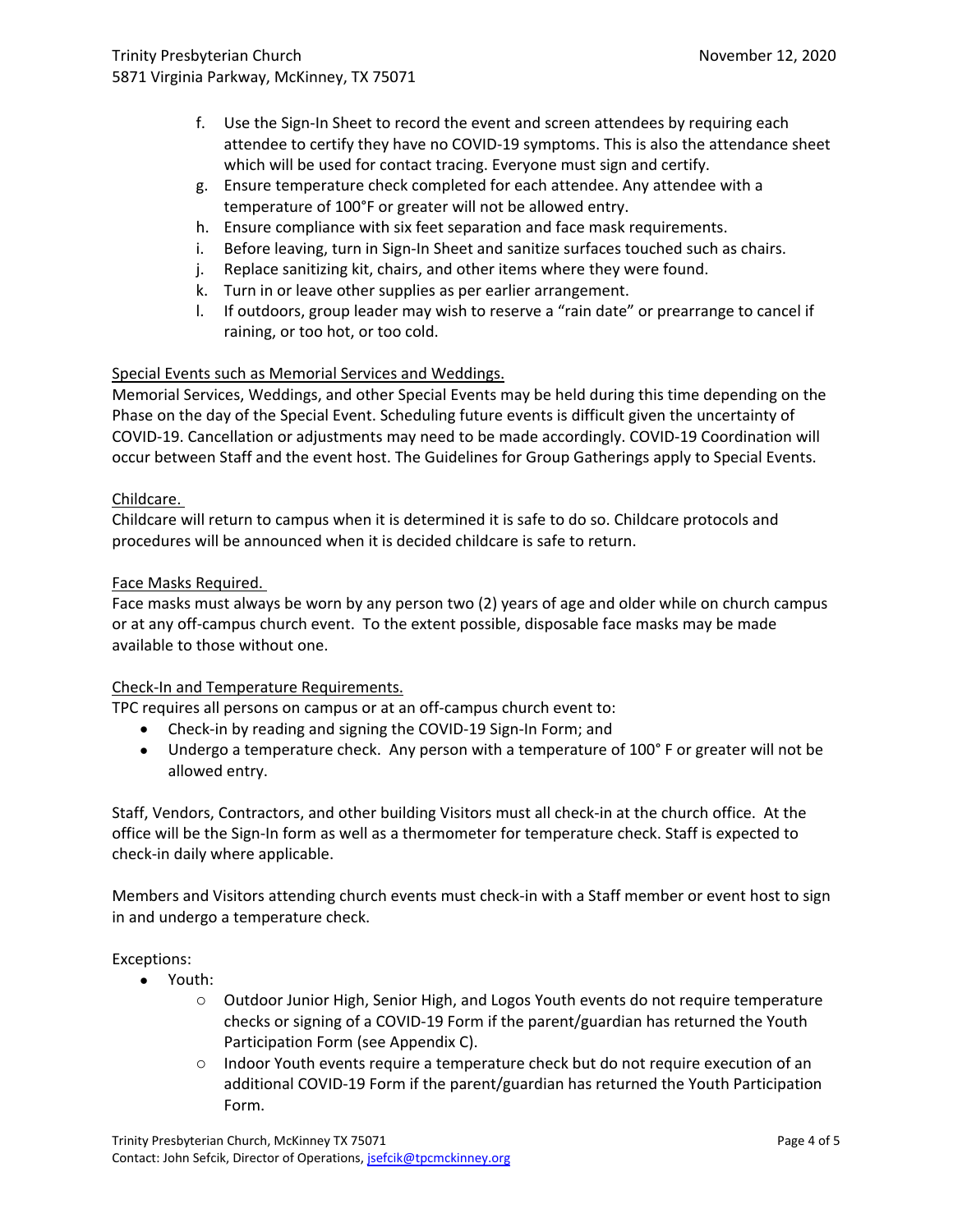A person masked on campus for 15 minutes or less does not require a sign in or temperature check.

#### Application.

This document applies to all on campus and off campus church sponsored events and activities.

### *This table summarizes Events by Phase.*

| Church<br><b>Response</b>              | Phase 0                                                | <b>Phase 1</b>                                         | <b>Phase 2</b>                                         | <b>Phase 3</b>                                         | Phase 4                                             |
|----------------------------------------|--------------------------------------------------------|--------------------------------------------------------|--------------------------------------------------------|--------------------------------------------------------|-----------------------------------------------------|
| <b>Building</b>                        | <b>Closed to all</b><br>gatherings                     | <b>Closed to all</b><br>gatherings                     | Closed to all<br>gatherings                            | <b>Open to small</b><br>and large<br>gatherings        | Open to all<br>gatherings                           |
| <b>Small Gatherings</b><br>(20)        | <b>Online Only</b>                                     | <b>Outdoors Only</b>                                   | <b>Outdoors Only</b>                                   | <b>Indoors Allowed</b><br>in large areas               | <b>Indoors Allowed</b><br>in any available<br>space |
| Large<br>Gatherings (>20)              | <b>Online Only</b>                                     | Online, outdoor<br>worship                             | <b>Outdoors Only</b>                                   | <b>Outdoors Only</b>                                   | <b>Indoors Allowed</b>                              |
| Worship                                | <b>Online Only</b>                                     | <b>Online and</b><br><b>Outdoor</b>                    | <b>Online and</b><br><b>Outdoor</b>                    | <b>Online and</b><br><b>Outdoor</b>                    | Inside and<br>Online                                |
| <b>Restrooms</b>                       | <b>Closed to all</b><br>gatherings                     | <b>Open to limited</b><br>small gatherings             | <b>Open</b>                                            | <b>Open</b>                                            | Open                                                |
| <b>Childcare</b>                       | No childcare<br>provided                               | No childcare<br>provided                               | No childcare<br>provided                               | <b>To Be</b><br><b>Determined</b>                      | <b>Childcare</b><br>provided as<br>available        |
| <b>Staff</b>                           | <b>Limited staff and</b><br>contractors<br>onsite      | <b>Limited staff and</b><br>contractors<br>onsite      | <b>Staff and</b><br>contractors<br>onsite              | <b>Staff and</b><br>contractors<br>onsite              | <b>Staff onsite as</b><br>usual                     |
| <b>Face Masks</b>                      | <b>Required</b>                                        | <b>Required</b>                                        | <b>Required</b>                                        | <b>Required</b>                                        | To be<br>determined                                 |
| <b>Memorial</b><br><b>Services</b>     | No Memorial<br><b>Services</b>                         | Case-by-case<br>basis, outdoors<br>only                | Case-by-case<br>basis, outdoors<br>only                | <b>Case-by-case</b><br>basis, indoors or<br>outdoors   | <b>Scheduled as</b><br>usual                        |
| Weddings                               | <b>No Weddings</b>                                     | Case-by-case<br>basis, outdoors<br>only                | <b>Case-by-case</b><br>basis, outdoors<br>only         | <b>Case-by-case</b><br>basis, indoors or<br>outdoors   | <b>Scheduled as</b><br>usual                        |
| <b>Outside Rental</b><br><b>Groups</b> | <b>No facility</b><br>rentals to groups<br>of any kind | <b>No facility</b><br>rentals to groups<br>of any kind | <b>No facility</b><br>rentals to groups<br>of any kind | <b>No facility</b><br>rentals to groups<br>of any kind | <b>Facility rentals</b><br>scheduled as<br>usual    |

Notes:

- Progression through each phase may move forward or backward based on determining factors detailed above. All criteria must be sustained for two weeks to move to the next phase.
- Outdoor events may be cancelled due to rain, or by expected temperature of less than 50°F. The decision to cancel any outdoor church-wide event, including worship, will be made and communicated by Staff.

# Part II - Guidelines and Considerations for COVID-19 Case Response

### *Statement of Purpose*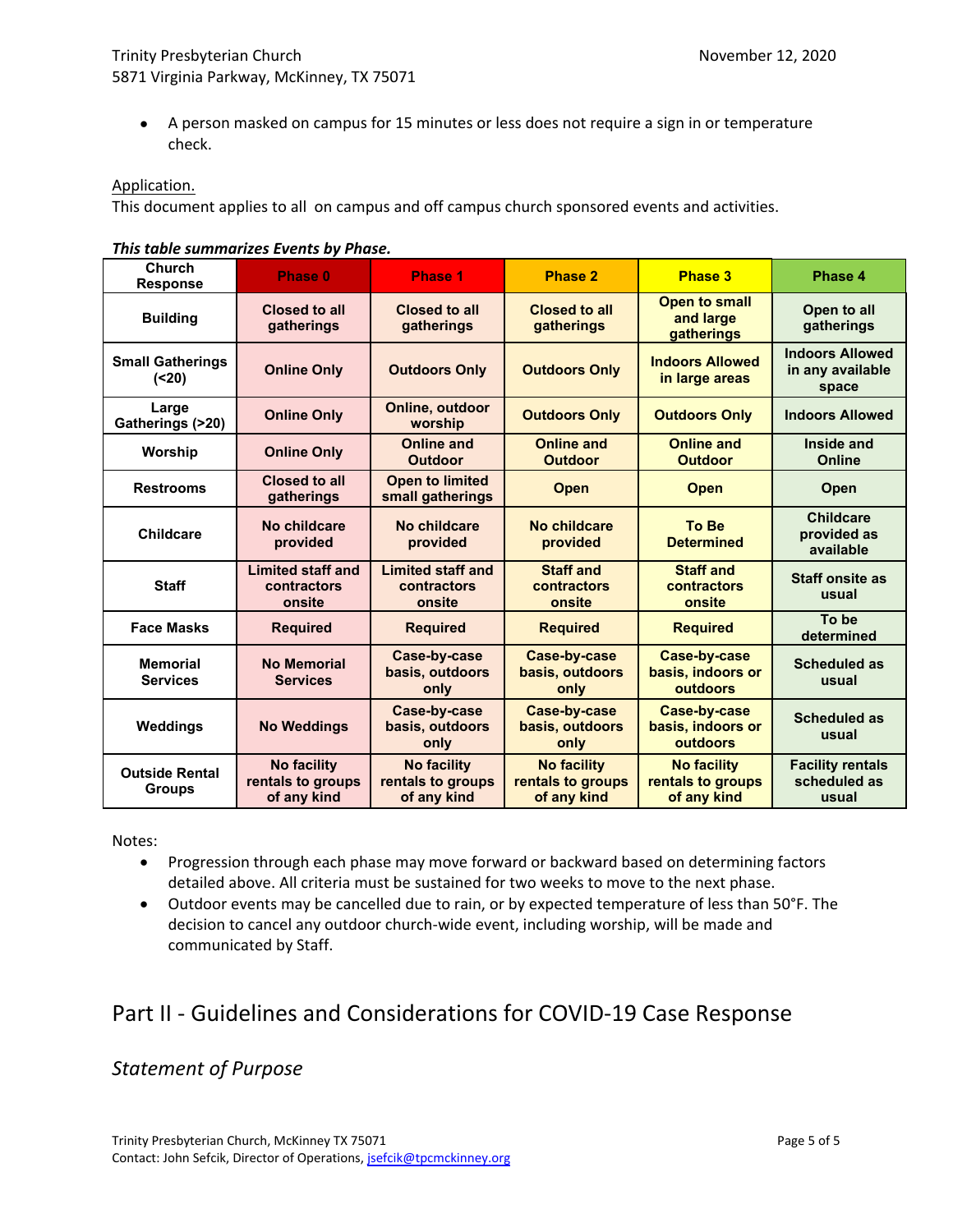The purpose of this document is to be used as a guide should a COVID-19 case or potential case occur either at Trinity Presbyterian Church (TPC) or at an off-site church sponsored event. Given the novelty of COVID-19, this document is a working and fluid document.

Each COVID-19 case or potential case should be evaluated on a case by case basis when deciding the appropriate Action Plan response. Each case may have potentially unique and/or differing circumstances, including but not limited to, what Phase the church is in, how many people were exposed, where exposure occurred, etc. An approved Action Plan may include additional measures or may not include all considerations set forth in this document.

## *COVID-19 Person of Contact*

In accordance with CDC guidelines for faith-based institutions, a staff person should be designated as a person responsible for responding to and communicating to the Pandemic Response Team (PRT) and Session regarding a COVID-19 situation. Staff, pastors, volunteers, and congregants should know who this person is and how to contact them regarding a COVID-19 case or potential case.

As Director of Operations, John Sefcik is TPC's designated person. Thus, enews, Realm, and the TPC website should include his contact information.

## *COVID-19 Response Action Plans and Decision Making*

If a COVID-19 case or potential case arises at TPC or at a TPC event, the Staff will be responsible for formulating and executing an Action Plan to respond to same. Staff will request guidance from the PRT and/or Session as needed.

In this document, if a person exhibits or reports COVID-19 symptoms, it should be treated as a positive COVID-19 case until ruled out otherwise. For up to date COVID-19 symptom guidance, please see https://www.cdc.gov/coronavirus/2019-ncov/symptoms-testing/symptoms.html Any temperature of 100°F or greater is considered a fever.

The person reserving the space agrees to tell Trinity Presbyterian Church Facilities Supervisor, Director of Operations, or designee immediately when they are aware someone in the group seeks a COVID-19test. From that point on, the Director of Operations will correspond with the leader or the actual person, to ascertain the outcome of the COVID-19test. Director of Operations and other staff will be careful with member communications to keep identity private and confidential.

There are two cases:

- Case 1: if the person being tested shows COVID-19symptoms, we assume the person is COVID-19 positive until the test shows otherwise.
	- $\circ$  In Case 1, the Director of Operations performs contact tracing and notifies the persons exposed over the past 10 days, indicating we are awaiting test results.
		- **If results are positive, we follow instructions specified below.**
		- If results are negative, we resume as we were previously.
		- Director of Operations notifies exposed persons of test results.
- Case 2: if the person being tested chooses to do elective testing and shows no COVID-19 symptoms, we assume the person is COVID-19 negative unless the test shows otherwise.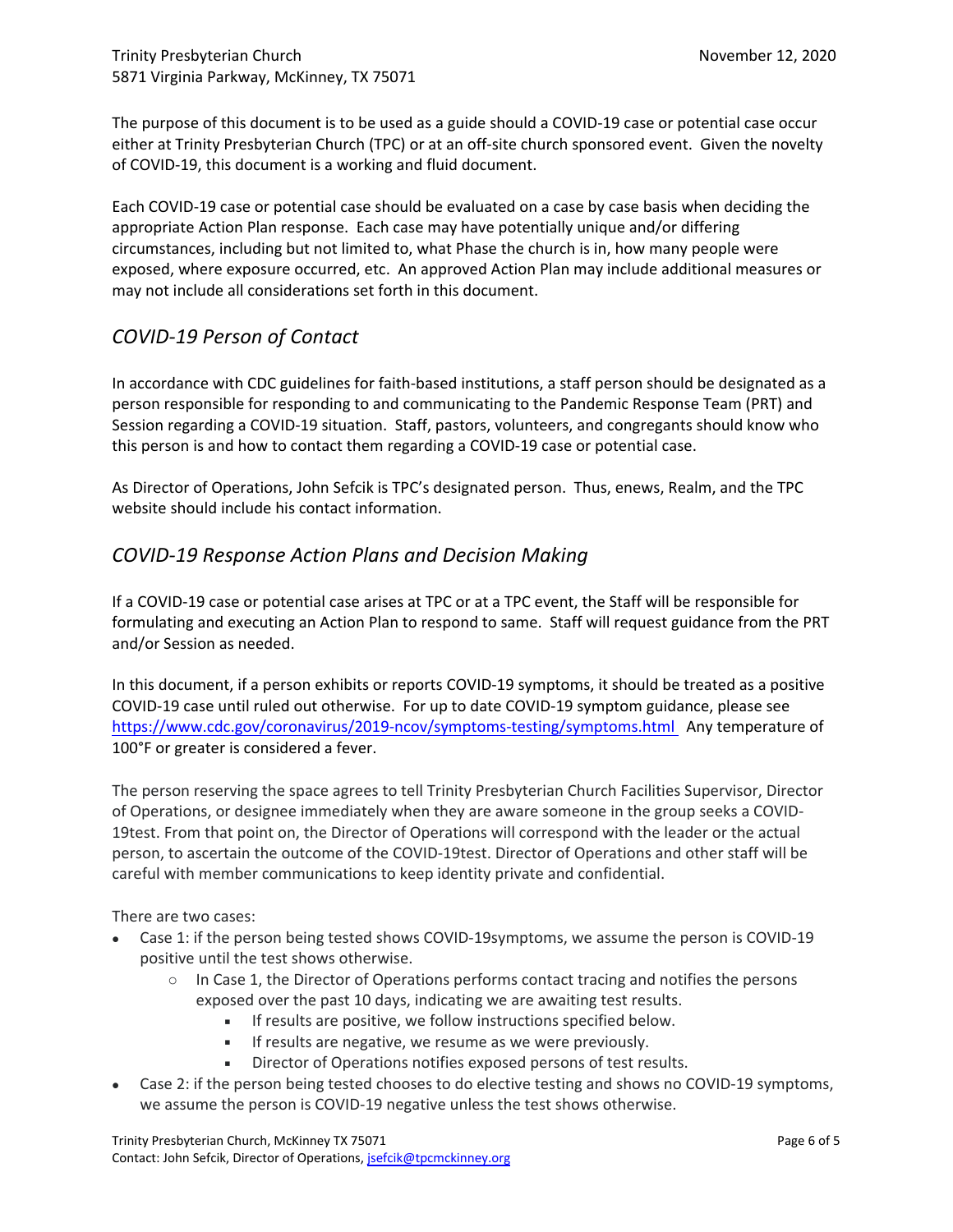- $\circ$  In Case 2 we continue operations at the existing Phase level until we have test results.
	- **IF results are positive, we follow instructions specified below.**
	- **If negative, we resume at the Phase we were previously.**

## *When a Staff Member or Congregant Becomes Sick*

### *Closure/Disinfection*

- Identify and close any possible infected area(s) and cancel any upcoming events in same area(s). Do not use the area until after cleaning and disinfection.
- Consider Staff to work from home.
- Consider whether the current Phase is appropriate.
- Per CDC recommendation, wait 24 hours before cleaning and disinfecting to minimize potential for other persons being exposed to respiratory droplets. During this waiting period, to the extent possible, open outside doors and windows to increase air circulation in these areas.
- The Centers for Disease Control website has instructions on cleaning and disinfecting: https://www.cdc.gov/coronavirus/2019-ncov/community/disinfecting-building-facility.html

### *Contact Tracing and Communication*

- Using the Sign-In Sheets, staff schedules, and/or Realm, contact trace to identify those who may have come into contact with the person.
- Create a list of those with Close Contact to notify and follow up. See Close Contact further down in this document.
- Advise those with exposure to a person diagnosed with COVID-19 or who has not been diagnosed but exhibits symptoms, to stay home and self-monitor for symptoms, and encourage them to seek medical treatment and get tested. Do not release the name of the sick person.

### *Congregational Communication*

- A diagnosis of any kind is legally protected personal health information that should only be released by the patient themselves or with their express consent. Thus, unless express consent is given, the name of the sick individual **should not** be released.
- Congregational communication should be handled on a case by case basis by the Director of Operations as part of the situation's Action Plan. A sample initial Congregational communication could be: "*We have recently learned a member of our church family has tested positive for the COVID-19 virus. We are still working to notify members and staff that might have been in contact with the member. Currently, we are requesting that everyone stay out of the building until further notice. Please keep this member and their family in your prayers."*

## *When a Sick or Possibly Sick Person May Return*

 Advise any staff or congregant(s) with symptoms of COVID-19 or who have tested positive for COVID-19 not to return to the facility until the below State of Texas criteria is met. In the case of a staff member or congregant who was diagnosed with COVID-19, the individual may return when all three of the following criteria are met: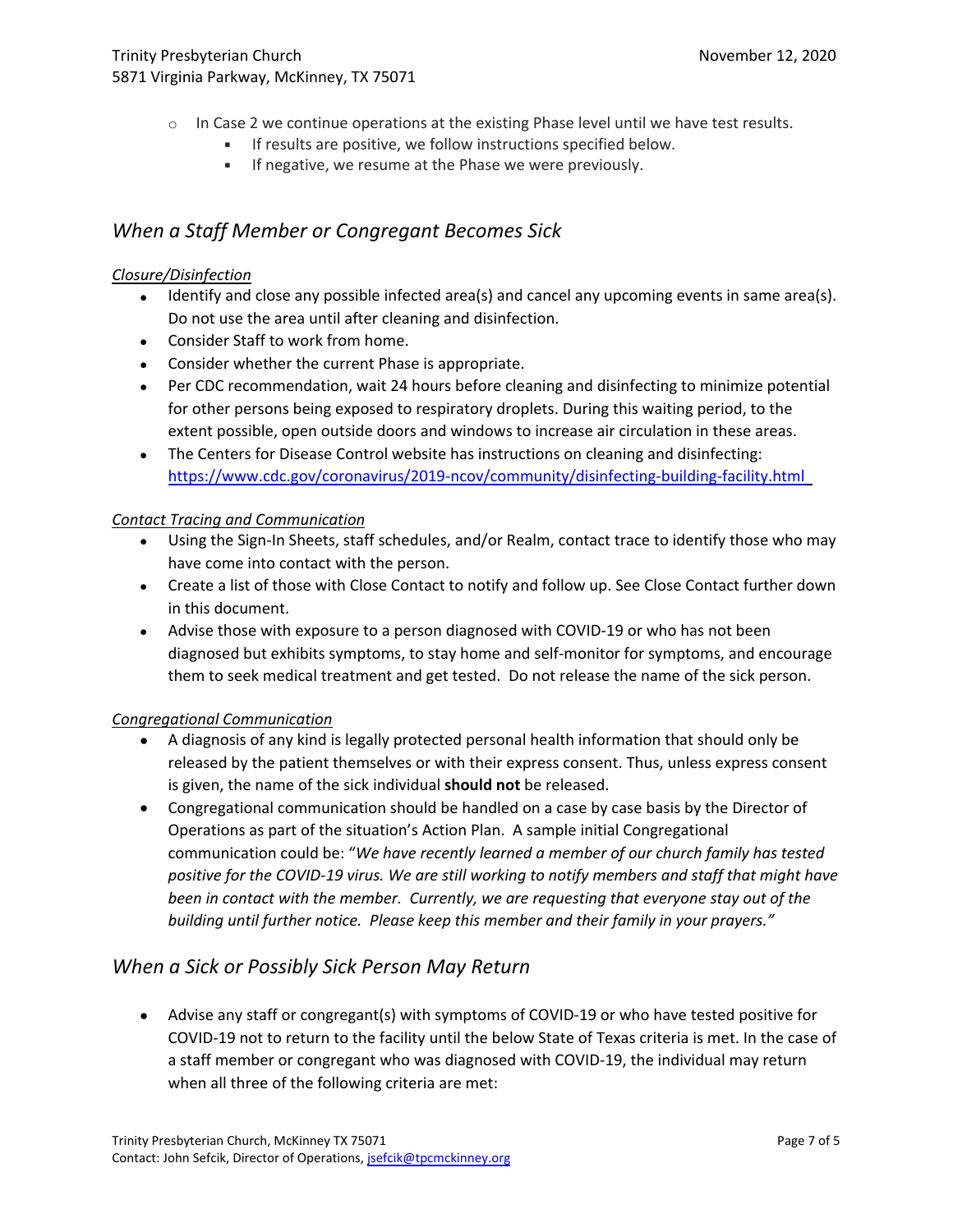- $\circ$  at least 3 days (72 hours) have passed since recovery (resolution of fever without the use of fever-reducing medications); and
- $\circ$  the individual has improvement in symptoms (e.g., cough, shortness of breath); and
- o at least 10 days have passed since symptoms first appeared.
- In the case of staff or congregant(s) who has symptoms that could be COVID-19 and does not get evaluated by a medical professional or tested for COVID-19, the individual is assumed to have COVID-19, and the individual may not return until the individual has completed the same three-step criteria listed above.
- Close contact is defined as unprotected contact or face to face discussion of any duration without a mask indoors or outdoors, or a cumulative total of 15 minutes or more over a 24 hour period when they were masked. See table.

| Close contact     | Unprotected contact or face to face discussion.<br>$\bullet$<br>Any contact of more than 15 cumulative minutes over a 24<br>hour period. |
|-------------------|------------------------------------------------------------------------------------------------------------------------------------------|
| Not close contact | Protected contact less than 15 cumulative minutes over a 24<br>hour period.<br>Secondary contact.                                        |

Do not allow an employee or congregant with known close contact to a person who is lab confirmed to have COVID-19 to return until the end of the 14-day self-quarantine period from the last date of exposure with no COVID-19symptoms.

### *Someone Becomes Sick While at TPC or at a TPC Off-Site Event*

- Immediately separate this person from everyone. If at TPC, take the person to an isolated area or room and ensure that children are not left without adult supervision.
- Find transportation to take this person to their home or a healthcare facility.
- Report the situation to TPC's Director of Operations, John Sefcik.

Any exceptions to this document must be approved by Session.

# **Appendix A**

## *RESPONSIBILITIES FOR GROUP LEADERS FOR SAFE GATHERINGS*

This applies to Group Events and/or Group Activities on site or off site.

The Group Leader agrees to the following responsibilities:

a. Agree to the Group Leader Responsibilities.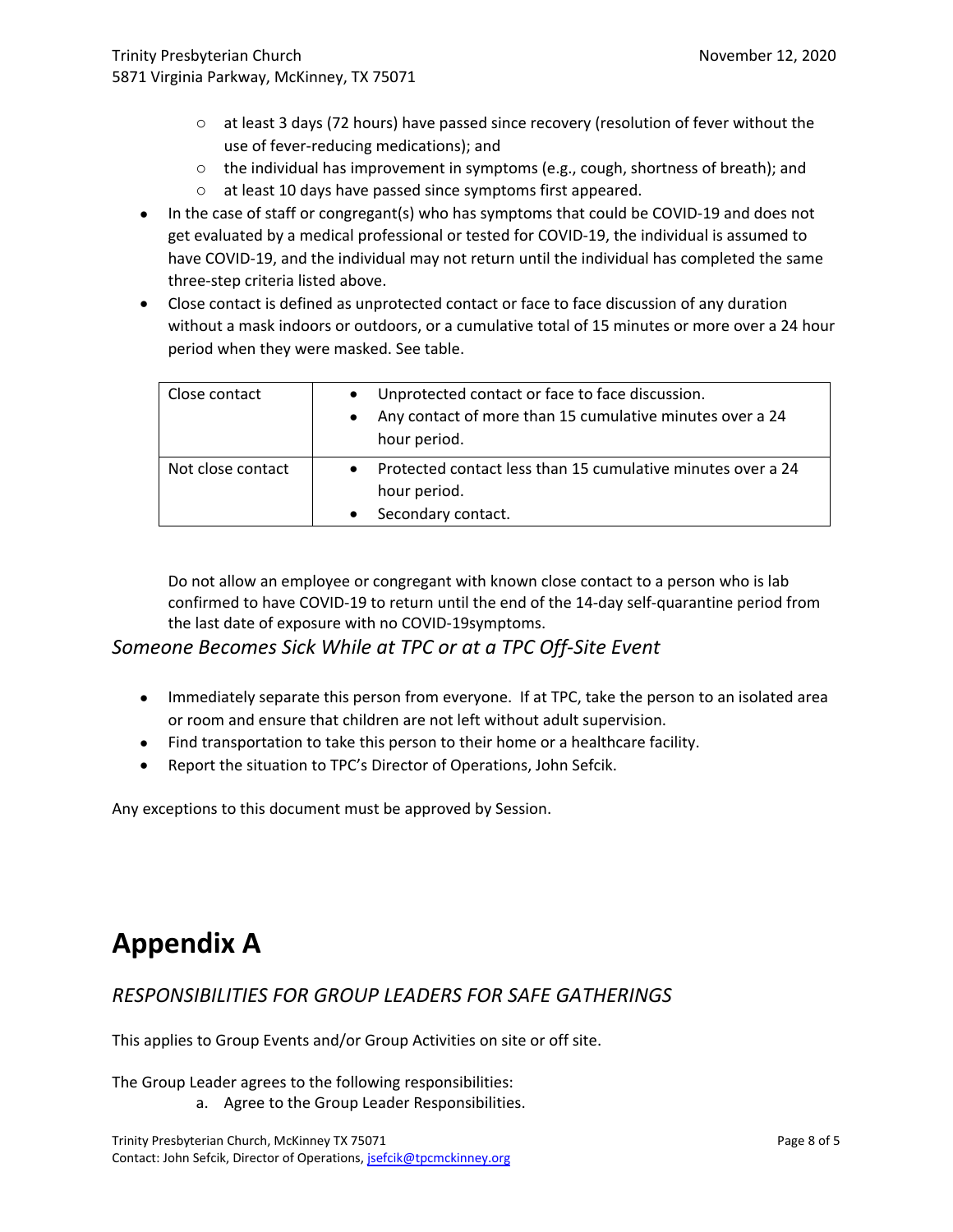- b. Make a reservation by sending an email to Pam Castilla, Facilities Scheduler at pcastilla@tpcmckinney.org
- c. Advise your group of the date, time, and location of the gathering. A Realm Event can be created for meeting notices.
- d. Arrange with front office for supplies and Sign-In Sheet.
- e. Be at the site a few minutes early to ensure you have needed items.
- f. Use the Sign-In Sheet to record the event and screen attendees by requiring each attendee to certify they have no COVID-19 symptoms. This is also the attendance sheet which will be used for contact tracing. Everyone must sign and certify.
- g. Ensure temperature check completed for each attendee. Any attendee with a temperature of 100°F or greater will not be allowed entry.
- h. Ensure compliance with six feet separation and face mask requirements.
- i. Before leaving, turn in Sign-In Sheet and sanitize surfaces touched such as chairs.
- j. Replace sanitizing kit, chairs, and other items where they were found.
- k. Turn in or leave other supplies as per earlier arrangement.
- l. If outdoors, group leader may wish to reserve a "rain date" or prearrange to cancel if raining, or too hot, or too cold.
- m. If outdoors, basic sound equipment is provided (speaker and two microphones).
- n. Clarify with group no child care is provided.
- o. Guests and visitors to Trinity must abide by the rules.
- p. Other:

I agree to the Responsibilities for Group Leaders listed above.

|                  | Date: __________________________ |  |
|------------------|----------------------------------|--|
|                  |                                  |  |
| Group Leader(s): |                                  |  |
|                  |                                  |  |
|                  |                                  |  |
|                  |                                  |  |
|                  |                                  |  |

# **Appendix B**

### Sign-In Form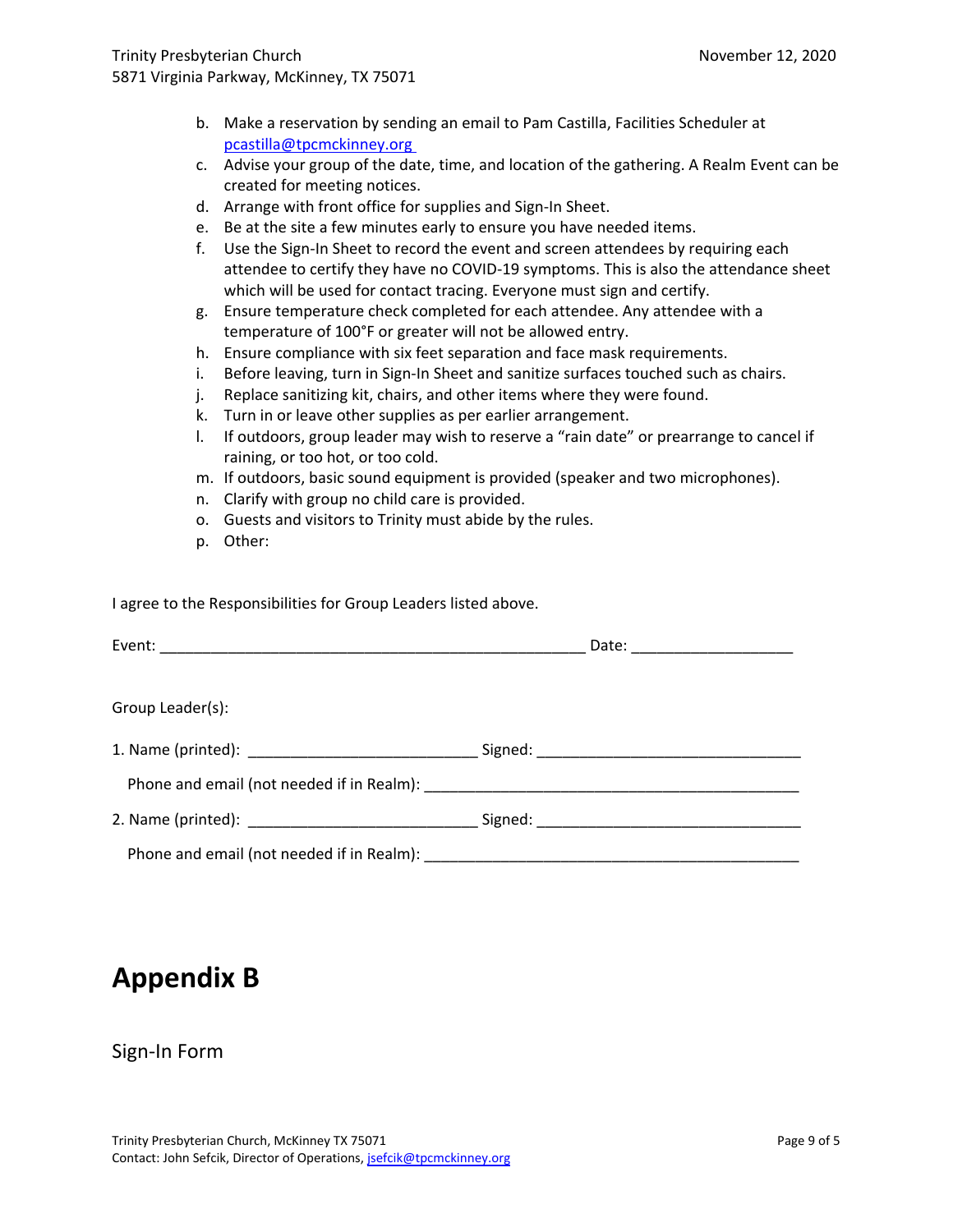| Date: |  |
|-------|--|
|       |  |

I am attending the \_\_\_\_\_\_\_\_\_\_\_\_\_\_\_\_\_\_\_\_\_\_\_\_\_\_\_\_\_\_\_\_\_\_\_\_\_ event at Trinity Presbyterian Church.

### **I CERTIFY:**

- 1. For the past 14 days I have not had the following COVID-19 symptoms: fever or chills, cough, shortness of breath or difficulty breathing, fatigue, muscle or body aches, headache, sore throat, congestion or runny nose, nausea or vomiting, diarrhea, or trouble breathing.
- 2. For the past 14 days I have not had contact with anyone known to have COVID-19 or anyone who tested positive for COVID-19.
- 3. For the past 14 days, I have not had contact with anyone who has traveled using public transportation, inside the USA or outside the USA.

#### **I AGREE TO:**

- A. WEAR my facemask at all times while at the event.
- B. WASH my hands or use an alcohol-based hand sanitizer while at the event.
- C. MAINTAIN a six-foot separation between all people while at the event.
- D. Not shake hands, touch, or hug individuals while at the event.

#### **ATTENDEES:**

| Trinity Presbyterian Church |  |
|-----------------------------|--|
| Sign In Sheet, page 2       |  |
|                             |  |
|                             |  |
|                             |  |
|                             |  |
|                             |  |
|                             |  |
|                             |  |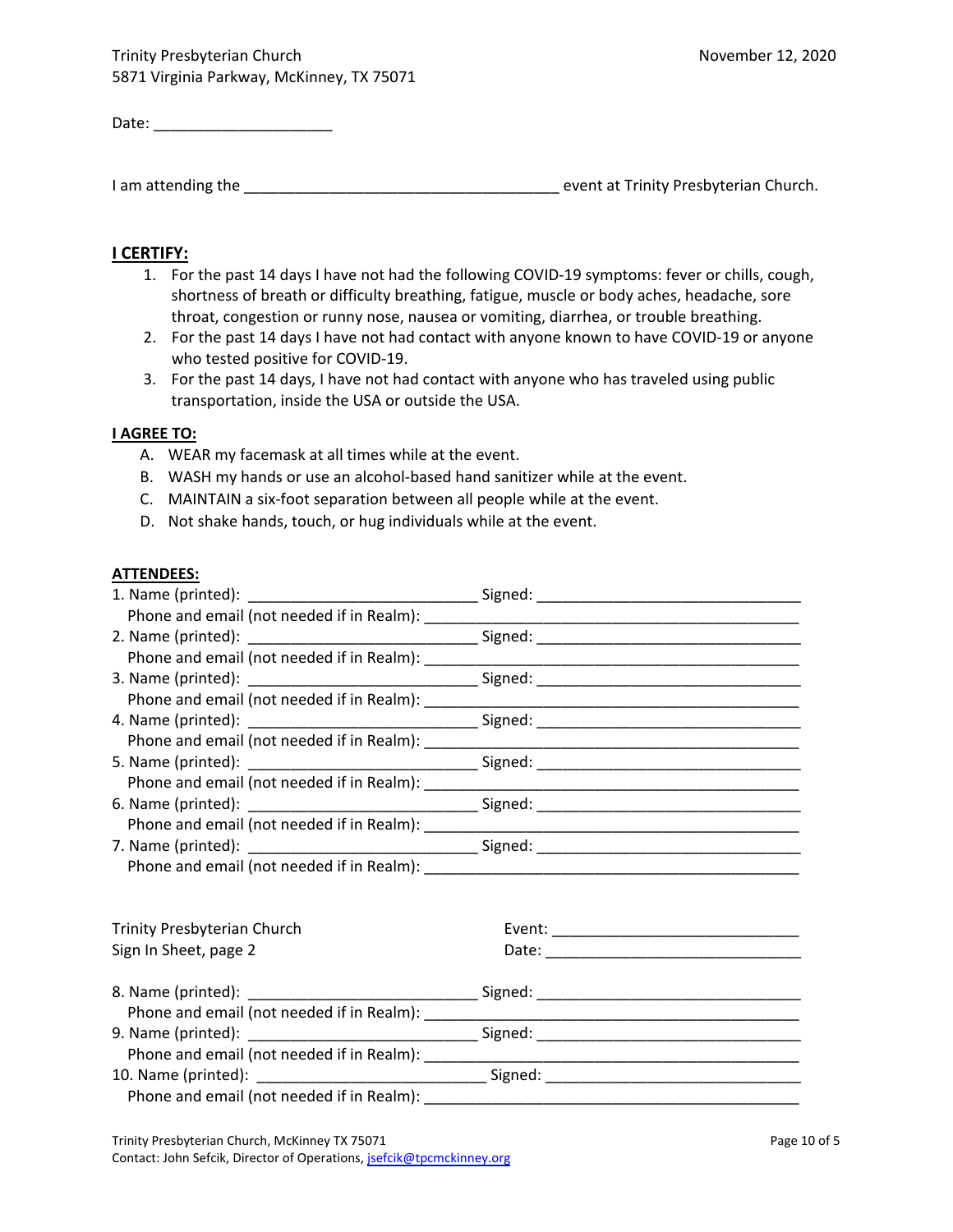| Event Coordinator signature: |
|------------------------------|
|                              |

# **Appendix C**

Youth Participation Form

Date: \_\_\_\_\_\_\_\_\_\_\_\_\_\_\_\_\_\_\_\_\_